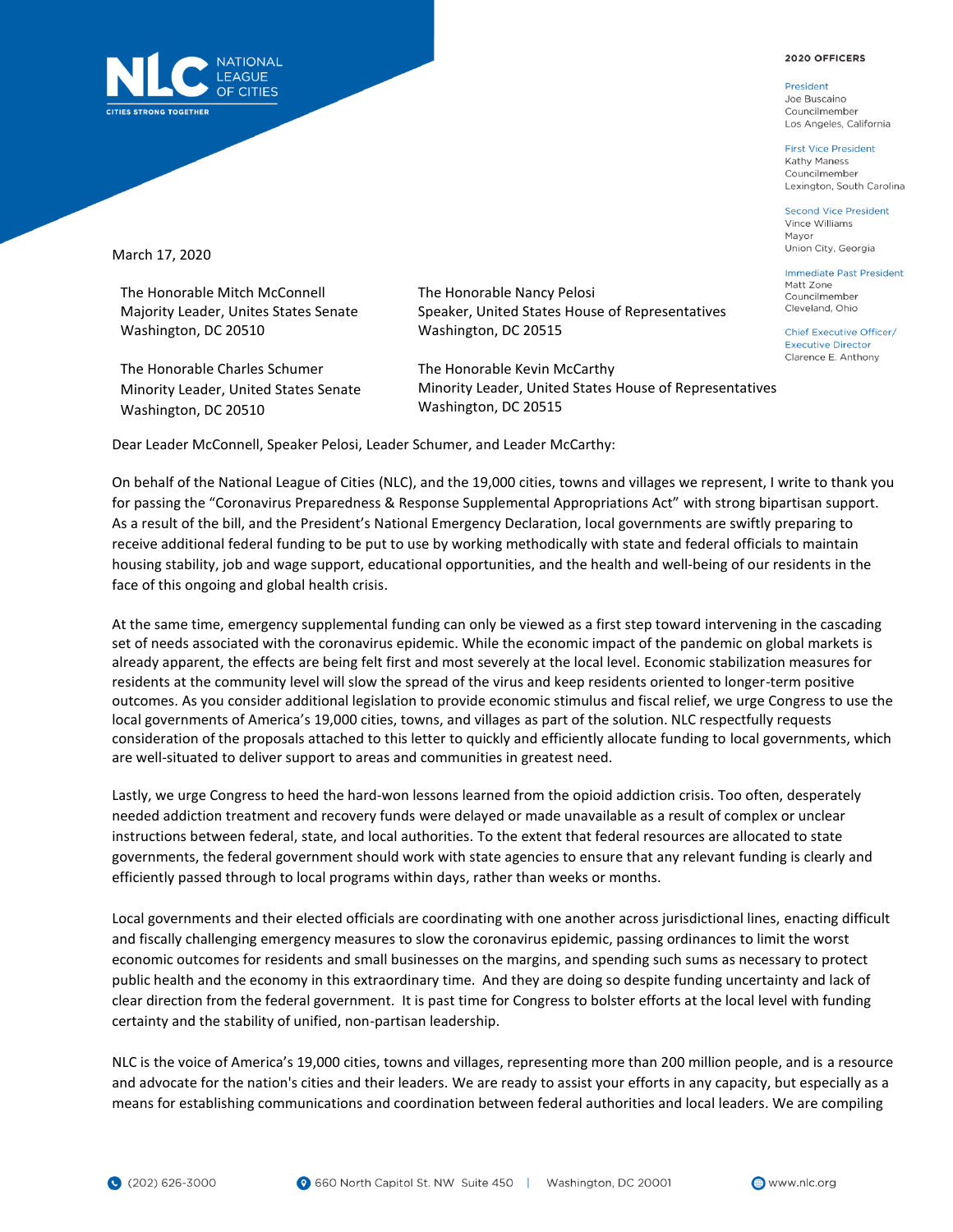resources for local leaders on our website a[t https://www.nlc.org/resource/coronavirus-response-resources-for-local](https://www.nlc.org/resource/coronavirus-response-resources-for-local-leaders)[leaders.](https://www.nlc.org/resource/coronavirus-response-resources-for-local-leaders) If NLC can be of further help to you in this crisis, please contact Irma Esparza Diggs, NLC Senior Executive and Director of Federal Advocacy, at 202-626-3176 or diggs@nlc.org.

Sincerely,

 $\omega$ 

Clarence E. Anthony Executive Director and CEO National League of Cities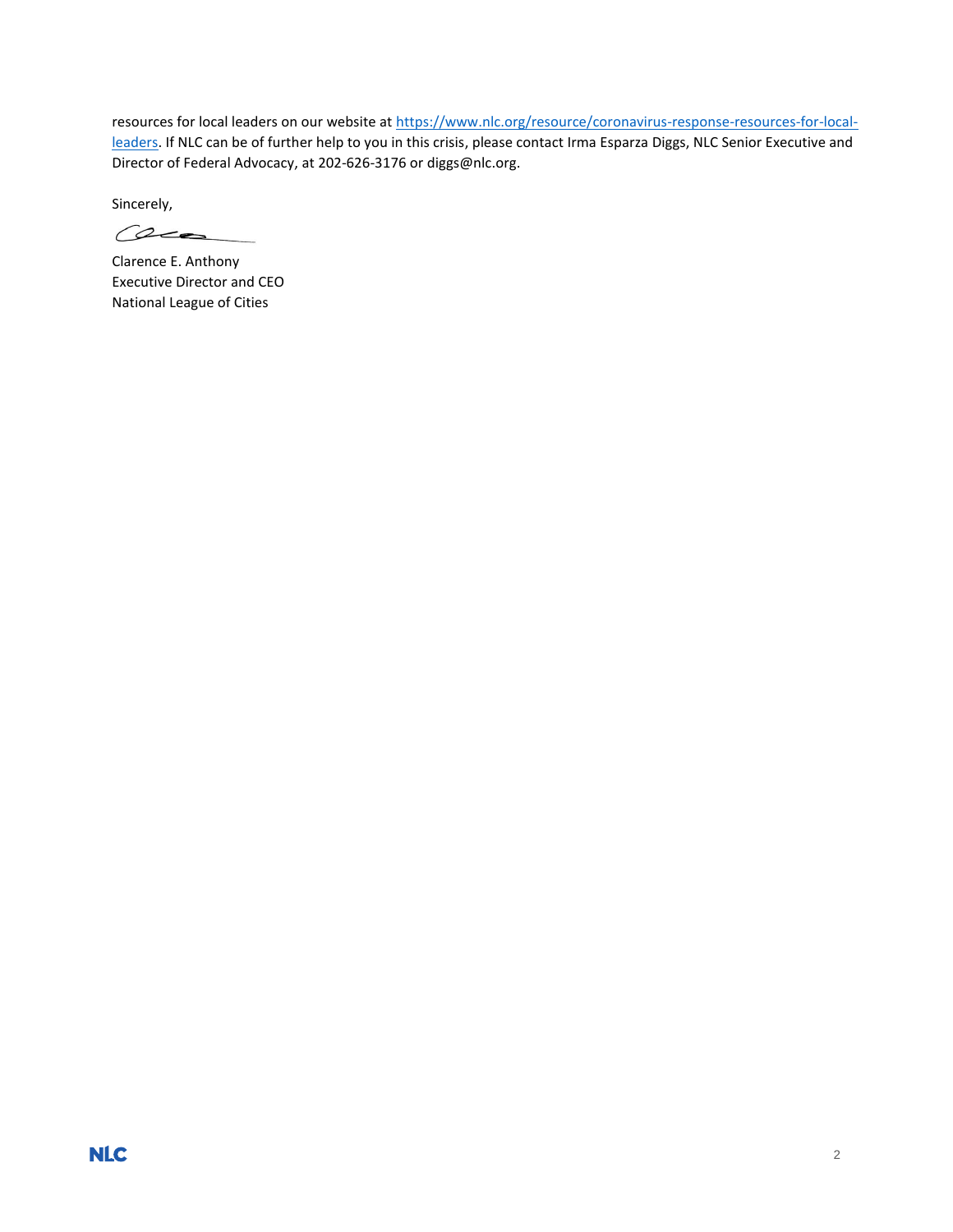## **The National League of Cities respectfully requests consideration of the following proposals to support local government intervention in the cascading set of social and economic challenges resulting from the coronavirus disease (COVID-19):**

**Block Grants to Local Governments:** Local governments are in complete support of federal spending and tax measures to protect the national economy in extraordinary, recessionary circumstances. At the same time, in the recent past, federal measures to protect the economy have largely overlooked outcomes for residents living on the economic margins, or at risk of personal financial upheaval due to circumstances largely beyond their control. Block grants to local governments are a powerful tool to protect both the economy and our residents. Formula based block grants allocated directly to local governments have consistently proven to be the most efficient and effective means of quickly moving public funds to areas in need of relief, and to at-risk populations.

- **Community Development Block Grant (CDBG):** \$35 billion. The Community Development Block Grant (CDBG) is ideal for funding immediate efforts to stabilize and improve housing, neighborhoods, and economic opportunity. The CDBG Disaster Recovery program is perfectly suited for longer-term recovery efforts resulting from unanticipated natural and man-made disasters. With a few small adjustments, *such as clearly authorizing housing construction, and housing and homelessness stabilization as eligible uses*, local governments could use CDBG to immediately prevent housing instability and homelessness for at-risk residents, provide emergency funding or credit to small-business and local NGO's, or rehabilitate or improve infrastructure critical to public health. CDBG is ideally suited to meet a variety of common and unique needs of local governments from large metro areas to small and rural communities. Significant emergency supplemental funding for CDBG should be appropriated in tandem with CDBG-DR funds.
- **Surface Transportation Block Grant Program (STBG):** \$35 billion. STBG provides flexible funding that may be used by states and localities for projects to preserve and improve the conditions and performance on any federal-aid highway, bridge and tunnel projects on any public road, pedestrian and bicycle infrastructure, and transit capital projects, including intercity bus terminals. Although residents are being encouraged to engage in social distancing, maintaining mobility options for all our residents continues to be a paramount concern for local governments.
- **Energy Efficiency and Conservation Block Grant (EECBG)**: \$10 billion. EECBG, which Congress has allowed to lapse, provides direct grants to cities, towns and villages with a population of 35,000 or greater for energy efficiency, renewable energy and energy conservation projects. Projects such as lighting and HVAC retrofits, rehabbing homes with energy efficient products, installing solar PVs, and installing electric charging stations not only reduces carbon emissions, but also saves homeowners, businesses and taxpayers dollars. The EECBG program supports new, planned and existing energy savings projects.
- **Social Services Block Grant (SSBG):** \$10 billion. SSBG helps our nation's most vulnerable populations, who are precisely the most at-risk for the exposure and spread of coronavirus. SSBG would help local governments identify and stabilize eligible residents over the intermediate and long term.
- **Economic Adjustment Assistance program:** \$10 billion. Although this is not a block grant, the Economic Development Administration is well-experienced with administering adjustment assistance to industries impacted by unforeseen circumstances. These funds would be especially useful for rebuilding impacted industries, such as tourism or manufacturing supply chains.

Other proposals that would help local governments protect the economy and our residents include:

**Support public transit and return to normal operations:** Paratransit, rural and suburban transportation provide essential service to medical appointments and hospitals and often operates on a very thin margin to minimize costs. In a time of significant but necessary mobility operations changes to minimize the spread of COVID-19, these providers will lose ridership revenue that supports the fixed-cost expenses, like vehicles, of providing service and see increased costs for cleaning. Federal support should backfill these loses to ensure that transportation services are not jeopardized from the outbreak and that access, especially to medical follow up will be there in the near future as patients recover and normal operations resume.

**Fulfill more U.S. Department of Transportation (USDOT) applications across various programs.** Most USDOTmodal offices have at least one or more competitive program where valuable infrastructure projects are sidelined due to an insufficient

## **NLC**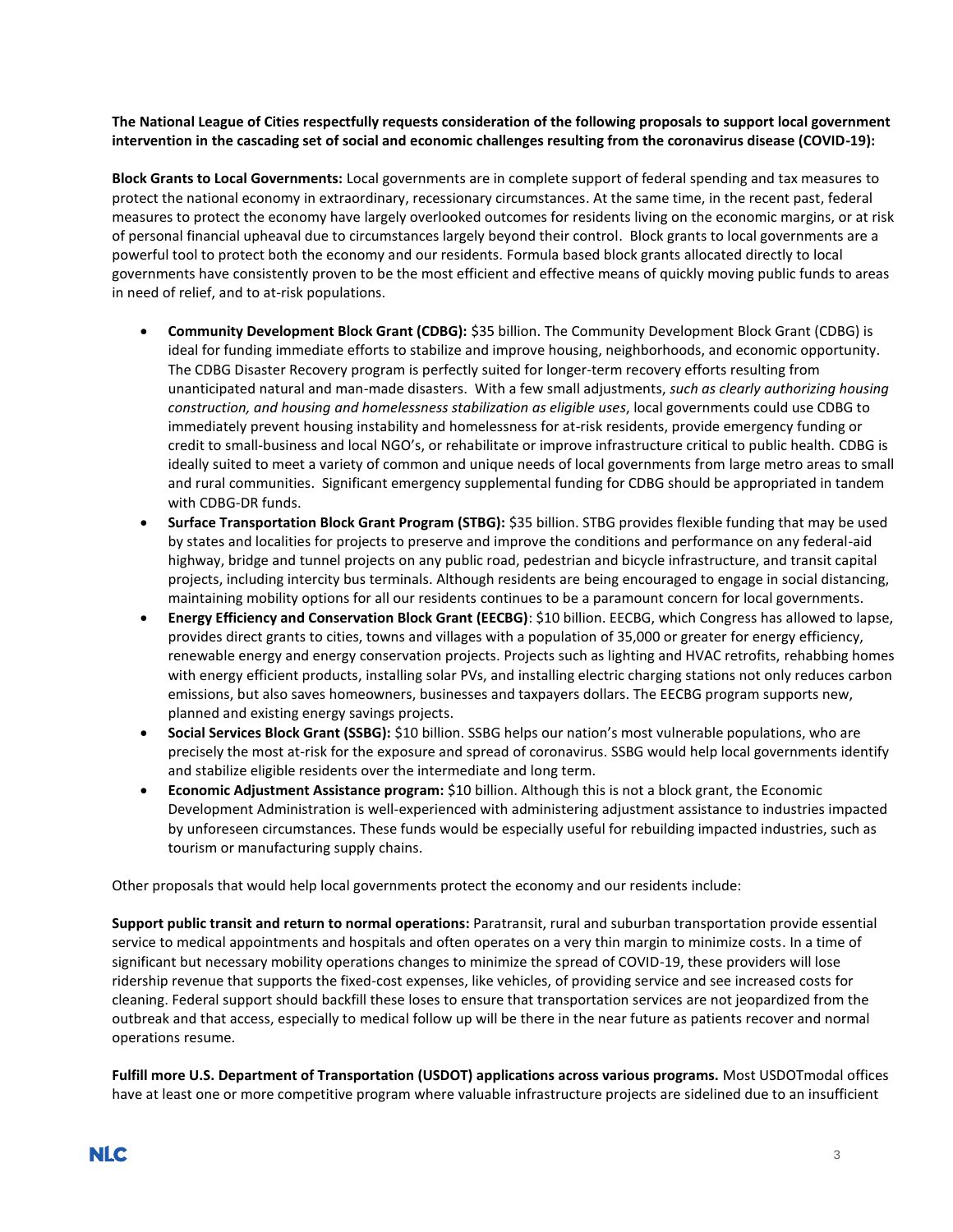amount of available funds, especially for the popular Better Utilizing Investments to Leverage Development (BUILD) Transportation Discretionary Grant program (previously known as TIGER). If new and additional funds were made available by Congress, previous applications could be reconsidered with additional funding, or additional funds could be applied to programs about to be announced and competed.

**Increase Funding for CDBG and suspend the 15% public services cap.** The CDBG program is well targeted to low- and moderate-income areas that are the least equipped to withstand the long-term economic consequences of coronavirus. Suspending the 15% cap on CDBG public services and allowing flexibility in the use of the funds to assist in the COVID-19 pandemic will enable grantees to reprogram unspent funds towards critical social services (i.e., health services, food pantries, senior meals programs) and short-term rental assistance to help stave off evictions and assist people impacted by the massive slowdown that will occur in local economies.

**Direct the Federal Communications Commission to assist local governments.** Directions should include deploying emergency rapid-response funding to schools and libraries to distribute wireless hotspots for residents without in-home broadband; increasing availability of Lifeline service, and ease enrollment restrictions, particularly for families who may lose eligibility through loss of SNAP benefits due to changes in the SNAP program; getting commitments from providers to remove data caps and speed restrictions, amplifying enrollment in low-income programs, and deploying cells-on-wheels in communities with limited infrastructure to provide wireless service; and providing rapid-response funding and loosen requirements for telehealth funding for new and rural healthcare facilities, and expedite action on telehealth opportunities for low-income households.

**Restore Build America Bonds (BABs).** In the *American Recovery and Reinvestment Act of 2009*, Congress authorized several tax-advantaged financing alternatives to finance government infrastructure projects, including Build America Bonds (BABs). If BABs are brought back, it would open the way for financing thousands of infrastructure projects nationwide. While we would urge Congress to bring back BABs, we would caution that effectiveness will be decreased unless Congress inserts a provision to prevent direct subsidy payment from BABs from being subject to sequestration. Bond purchasers will think twice about purchasing these bonds if they could be subject to sequestration, ultimately undermining the ability to drive investment into infrastructure.

**Restore the Advanced Refunding Tax Exempt Bonds.** Governments and non-profits lost their ability to advance refund taxexempt bonds as a result of the *Tax Cuts and Jobs Act of 2017*. Restoring this provision would reduce debt service for local governments and the savings would be able to be put towards public works projects. As an example, the City of Alexandria, Virginia recently told NLC that if it could advance refund some of its tax-exempt bonds, the savings would allow them to build two new fire stations.

**Temporarily suspend all federal "shot clocks" that establish time frames within which local governments must complete reviews** to, among other things, allow local resources to be reassigned according to emergency needs without fear of penalty.

**Provide direct funding and financing for local water infrastructure projects.** Local governments fund 95% of all local water infrastructure needs, primarily through user fees. To ensure that low income households are not unduly burdened by rates that are unaffordable, Congress should provide direct funding and financing to local governments for drinking water, wastewater and stormwater management. This should include the State Revolving Funds (including the encouragement of grants and zero interest loans to local governments), WIFIA, sewer overflow control grants, water workforce development grants, and grants for lead treatment, remediation and replacement. Particularly important are programs that support small and rural communities, such as the Rural Utilities Service—Water and Waste Disposal program.

**Make AIP assistance available to airports**: The aviation industry was the first to experience the full impact of COVID-19. The drop in flights will lead to drops in PFCs which are used to secure long-term bonds for airport improvement. Infusing capital into the existing AIP program with expanded eligibility to handle bond payments, operations and cleaning activities. Any bailouts to airlines would be incomplete without adequately addressing the needs of airports and ensuring that the system is supported.